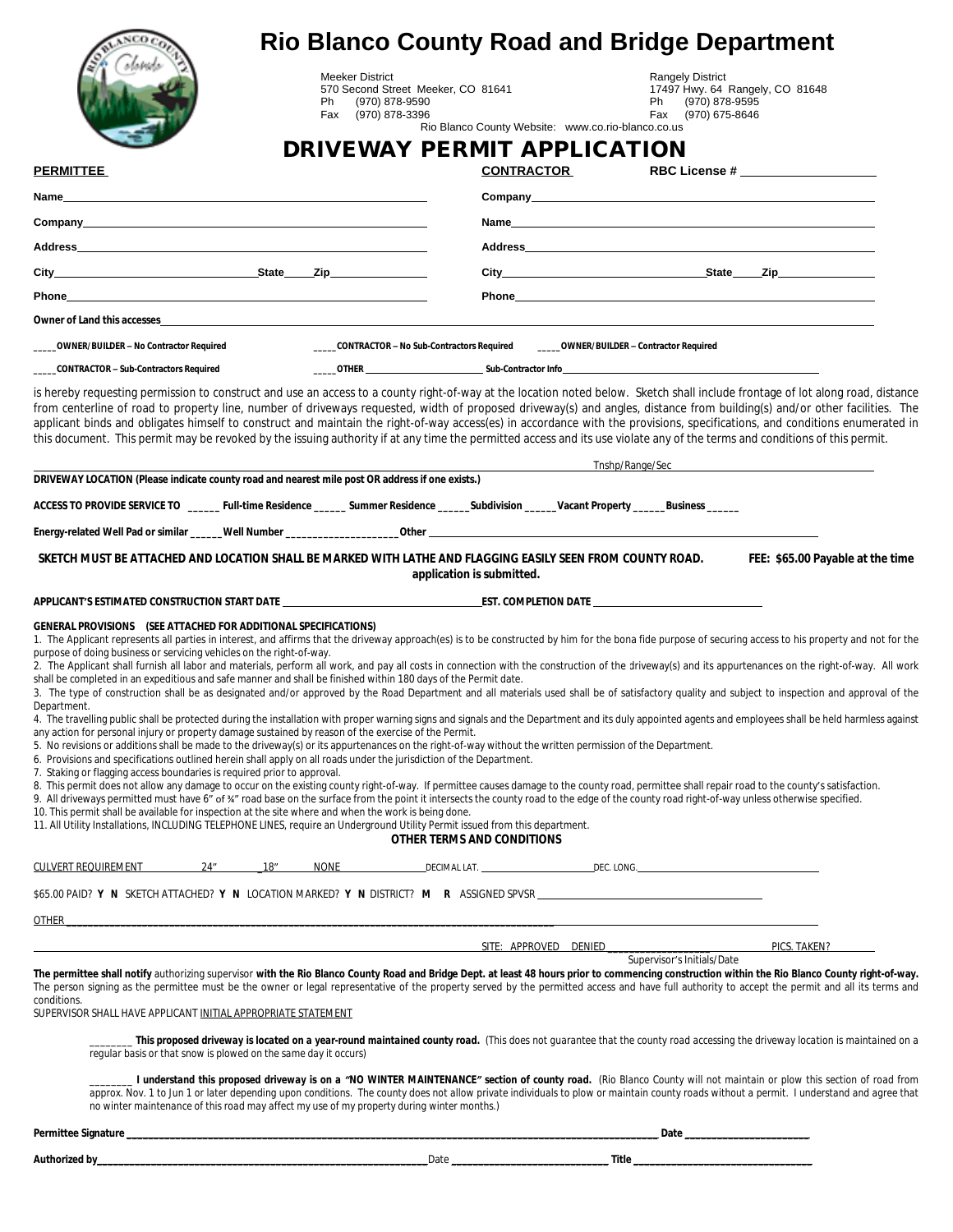### SPECIFICATIONS DEFINITIONS

A driveway approach or access is understood to be that portion of the highway right-of-way between the pavement or driving surface edge and the property line which is designed and used for the interchange of traffic between the roadway and the abutting property.

#### **INTERSECTION CLEARANCE**

At any intersection, a driveway shall be restricted for a sufficient distance from the intersection to preserve the normal and safe movement of traffic. (It is recommended for rural residence entrances that a minimum intersection clearance of 50 feet be provided and for rural commercial entrances a minimum of 100 feet be provided.)

#### **SIGHT DISTANCE**

All entrances and exits shall be so located and constructed that vehicles approaching or using them will be able to obtain adequate sight distance in both directions along the highway in order to maneuver safely and without interfering with highway traffic.

Stopping sight distance is that distance required for a vehicle traveling on a horizontal curve to stop before reaching an object in its path. Stopping distance is measured from driver's eyes, which are 3.5 feet above road surface of the inside lane and the object is 6 inches high. The line of sight is assumed to intercept the obstruction at the midpoint of the light line and 2.0 feet above road surface. The following chart may be used for reference:

| Design Speed MPH      |     |     | 40     | 45     |        | 55     |
|-----------------------|-----|-----|--------|--------|--------|--------|
| Minimum Stopping      | 300 | 300 | $300*$ | $375*$ | $450*$ | $575*$ |
| Sight Distance (feet) |     |     |        |        |        |        |

The stopping sight distance of any roadway design should never be less than the minimum for the design speed.

\*Based on road conditions and traffic count, stopping sight distance requirements may vary from the above given distances. **CONTROL DEVICES**

#### The Applicant shall not be permitted to erect any sign or display material, either fixed or movable, on or extending over any portion of the highway right-of-way.

#### **NUMBER OF DRIVEWAYS**

Generally no more than one approach shall be allowed any parcel of property the frontage of which is less than one hundred (100) feet. Additional entrances or exits for parcels of property having a frontage in excess or one hundred (100) feet shall be permitted only after showing of actual convenience and necessity.

#### **PROPERTY LINE OFFSET**

All driveways shall be so located that the flared portion adjacent to the traveled way will not encroach upon adjoining property.

#### **DRIVEWAY WIDTH**

No commercial driveway shall have a width greater than thirty (30) feet measured at right angles to the centerline of the driveway, except as increased by permissible radii. No non-commercial driveway shall have a width greater than twenty (20) feet measured at right angles to the centerline of the driveway, except as increased by permissible radii.

#### **APPROACH ANGLE**

The axis of an approach to the road may be at a right angle to the centerline of the highway and of any angle between ninety (90) degrees and sixty (60) degrees but shall not be less than sixty (60) degrees. Adjustment will be made according to the type of traffic to be served and other physical conditions.

#### **PARKING**

The construction of parking or servicing areas on the highway right-of-way is specifically prohibited. Off-the-road parking facilities should be provided by commercial establishments for customers' vehicles.

#### **SLOPE OF DRIVE**

The grade of entrance and exit shall slope downward and away from the road surface at the same rate as normal shoulder slope and for a distance equal to the width of the shoulder but in no case less than ten (10) feet from the pavement edge. Approach grades are restricted to not more than 2% with a crown of 3% for fifty feet.

#### **DRAINAGE**

All driveways and approaches shall be so constructed that they shall not interfere with the drainage system of the street or highway. The Applicant will be required to provide, at his own expense, drainage structures at entrances and exits which will become an integral part of the existing drainage system. The dimensions of all drainage structures will generally be based on Talbot's Formula and must be approved by the Department representative prior to installation. The minimum size on culverts is 18 inches by 20 feet unless special permission is granted.

| <b>DIAMETER IN INCHES</b>                                                                         | <b>SQ.FT.AREA OF WATER WAY</b><br><b>OPENING</b> | <b>ACRES OF MOUNTAINOUS</b><br><b>COUNTRY</b> | <b>ACRES OF ROLLING</b><br><b>COUNTRY</b> | <b>ACRES OF LEVEL COUNTRY</b> |
|---------------------------------------------------------------------------------------------------|--------------------------------------------------|-----------------------------------------------|-------------------------------------------|-------------------------------|
| 18"                                                                                               | 1.8                                              |                                               | 9                                         | 18                            |
| 24"                                                                                               | 3.1                                              |                                               | 20                                        | 39                            |
| 30"                                                                                               | 4.9                                              |                                               | 36                                        | 71                            |
| 36"                                                                                               | 7.1                                              | 14                                            | 59                                        | 115                           |
| 42"                                                                                               | 9.6                                              | 20                                            | 89                                        | 175                           |
| 48"                                                                                               | 12.6                                             | 29                                            | 125                                       | 250                           |
| 54"                                                                                               | 15.9                                             | 40                                            | 175                                       | 345                           |
| 60"                                                                                               | 19.6                                             | 55                                            | 230                                       | 455                           |
| 66"                                                                                               | 23.8                                             | 70                                            | 295                                       | 585                           |
| 72"                                                                                               | 28.3                                             | 85                                            | 375                                       | 735                           |
| 78"                                                                                               | 33.2                                             | 105                                           | 460                                       | 910                           |
| 84"                                                                                               | 38.5                                             | 130                                           | 560                                       | 1110                          |
| THIS CHART IS BASED ON TALBOT'S FORMULA FOR DETERMINING CULVERT SIZES FOR THE AREA TO BE DRAINED. |                                                  |                                               |                                           |                               |